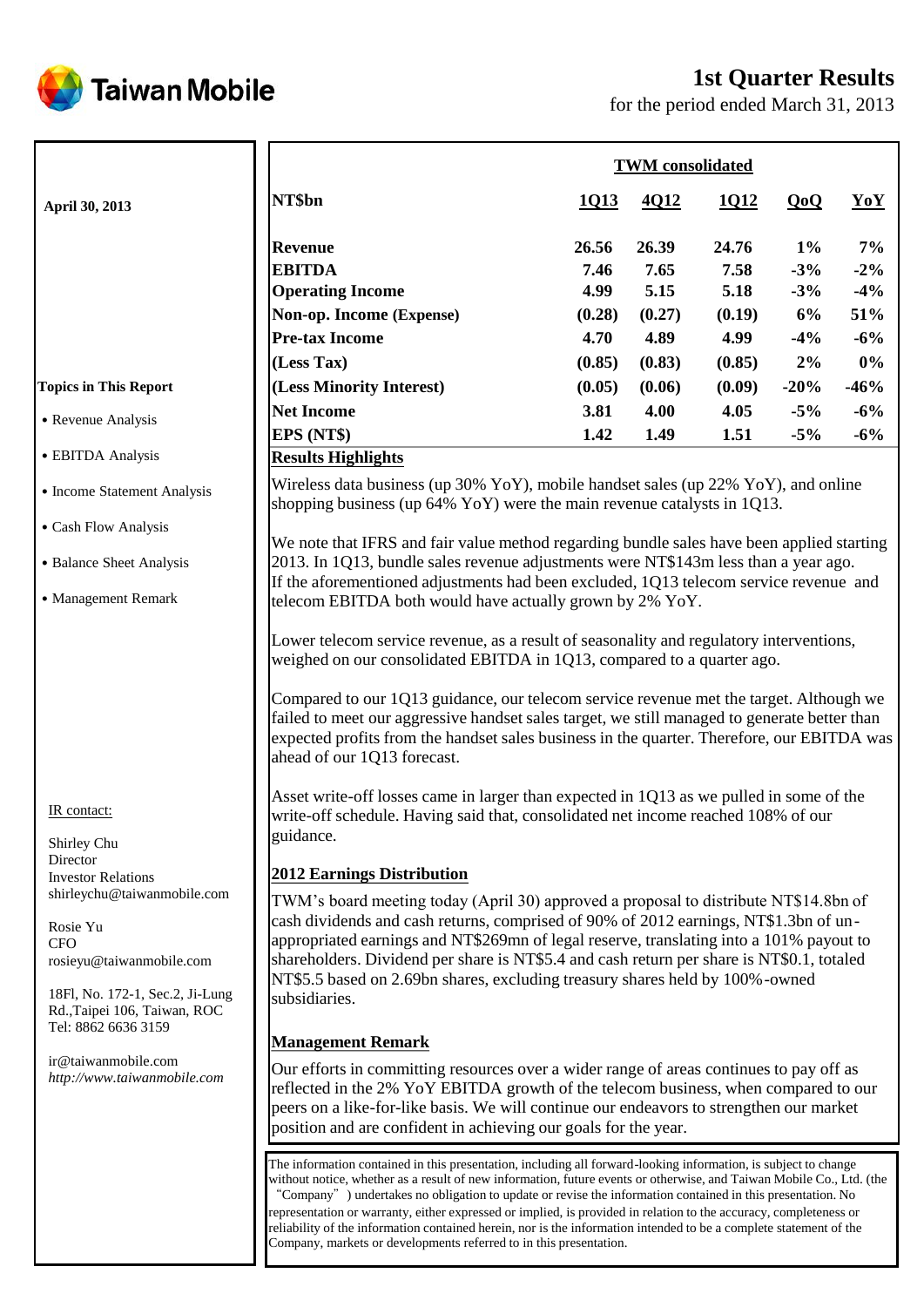

<All numbers provided in the tables are based on IFRS – fair value method, unless otherwise stated>

## **I. Revenue Analysis**

#### **Table 1. Key Operational Data**

| <b>Revenue (NT\$bn)</b>   | 1Q13  | 4Q12  | 1012  | 0 <sub>0</sub> | YoY    |
|---------------------------|-------|-------|-------|----------------|--------|
| $\mathbf{CBG}^1$          | 17.36 | 17.22 | 16.46 | $1\%$          | 5%     |
| Mobile Service            | 11.95 | 12.07 | 11.81 | $-1\%$         | 1%     |
| -Voice                    | 7.70  | 8.15  | 8.50  | $-6\%$         | $-9%$  |
| -VAS                      | 4.25  | 3.92  | 3.31  | 8%             | 28%    |
| <b>IDD</b>                | 0.61  | 0.59  | 0.70  | 4%             | $-12%$ |
| <b>Device Sales</b>       | 4.67  | 4.45  | 3.86  | 5%             | 21%    |
| <b>EBG</b>                | 2.59  | 2.68  | 2.61  | $-3%$          | $-1\%$ |
| Mobile Service            | 1.06  | 1.07  | 1.01  | $-2\%$         | 5%     |
| Fixed-line                | 0.88  | 0.92  | 0.95  | $-4%$          | $-7%$  |
| ISR & Others              | 0.66  | 0.69  | 0.66  | $-4%$          | 0%     |
| <b>HBG</b>                | 1.54  | 1.54  | 1.51  | $0\%$          | 2%     |
| - Pay-TV related          | 1.06  | 1.07  | 1.05  | $-1\%$         | 1%     |
| - Broadband               | 0.28  | 0.28  | 0.26  | 3%             | 10%    |
| - Content & others        | 0.19  | 0.20  | 0.20  | $-2\%$         | $-6%$  |
| momo & Others             | 5.07  | 4.95  | 4.17  | 2%             | 21%    |
| - TV shopping & catalogue | 2.22  | 2.15  | 2.39  | 3%             | $-7%$  |
| - Online shopping         | 2.65  | 2.57  | 1.62  | 3%             | 64%    |

|                               | 1013    | <b>4012</b> | <b>1012</b> | 0 <sub>0</sub> | YoY   |
|-------------------------------|---------|-------------|-------------|----------------|-------|
| <b>Mobile Subscribers (K)</b> | 7,050   | 7.012       | 6,735       | $1\%$          | 5%    |
| - Data card                   | 428     | 405         | 356         | 6%             | 20%   |
| Consumer                      | 6.676   | 6.654       | 6.429       | 0%             | 4%    |
| Enterprise                    | 374     | 358         | 306         | 5%             | 22%   |
| <b>Monthly Churn</b>          | $2.1\%$ | 2.0%        | 1.9%        |                |       |
| MOU (bn)                      | 3.86    | 4.02        | 4.16        | $-4%$          | $-7%$ |
| Pay-TV Subs (K)               | 581     | 580         | 577         | $0\%$          | $1\%$ |
| Cable Broadband Subs (K)      | 173     | 170         | 159         | 2%             | 9%    |
| $DTV$ Subs $(K)$              | 86      | 77          | 54          | 12%            | 60%   |

|                                                               | <b>1Q13</b> | <b>4012</b> | 1012 | QoQ    | YoY    |
|---------------------------------------------------------------|-------------|-------------|------|--------|--------|
| <b>Wireless</b><br>ARPU (NT\$) -post-paid<br>(residual value) | 799         | 806         | 789  | $-1\%$ | $1\%$  |
| <b>Cable MSO</b>                                              |             |             |      |        |        |
| Basic TV ARPU (NT\$)                                          | 494         | 501         | 505  | $-2\%$ | $-2\%$ |
| Broadband ARPU (NT\$)                                         | 546         | 545         | 546  | $0\%$  | 0%     |
| DTV ARPU (NT\$)                                               | 141         | 141         | 143  | $0\%$  | $-2\%$ |
| Blended ARPU <sup>1</sup> (NT\$)                              | 776         | 776         | 759  | $0\%$  | 2%     |

1. Cable TV & broadband related revenue (excluding content agency) divided by its CATV subscriber number

## *CBG:*

In spite of healthy growth momentum in the mobile internet business, 1Q13 voice revenue declined, resulted mainly from increased mandatory cuts in MTR (mobile termination rate) as well as MOU decreases.

At the end of 1Q13, mobile data adoption rate reached 44% of the postpaid installed base, rising from 32% a year ago. As a result, mobile broadband revenue rose 47% YoY. Wireless data revenue as a percentage of mobile service revenue reached 36% as of 1Q13, up from 28% a year ago.

In 1Q13, mobile IDD revenue's YoY decline came largely from severe competition in the prepaid market as well as a revenue squeeze resulting from messaging apps.

Handset sales expanded sequentially as more handset bundle contracts were sold during the quarter.

## *EBG:*

Benefiting from the rise in the number of subscribers and higher smartphone adoptions, EBG's mobile service revenue rose 5% YoY in 1Q13. Legacy fixed-line revenue was still under pressure.

## *HBG:*

CATV basic subscription monthly fee was downward adjusted by local governments in two out of our three operating areas. However, increased revenue due to a higher DTV adoption rate softened the impact.

Cable broadband's growth momentum was underpinned by a steady cable internet subscriber increase.

#### *momo*

momo's online shopping revenue retained a strong YoY growth rate, while the TV home shopping business failed to boost its revenue due to the lack of product differentiations.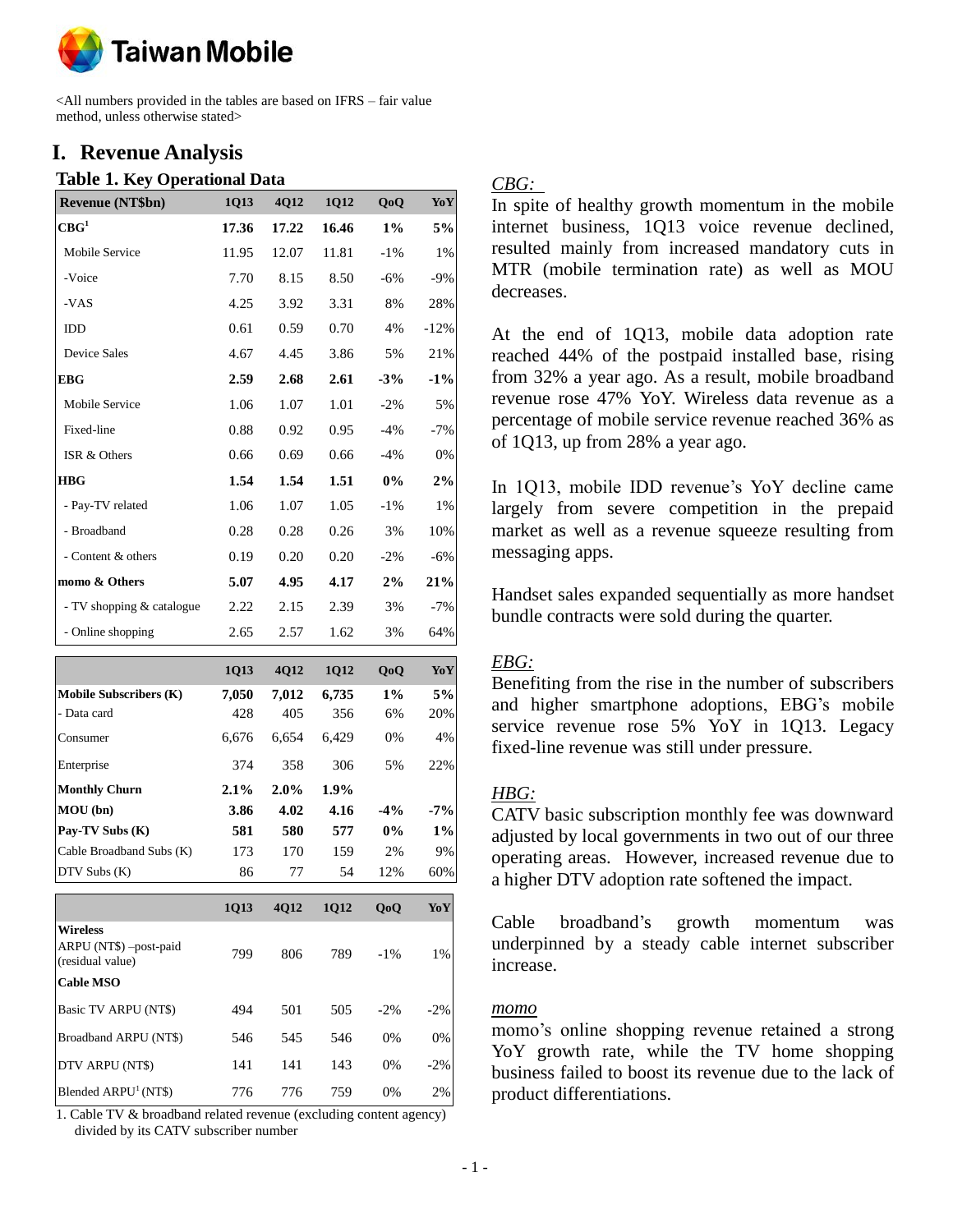

# **II. EBITDA Analysis**

## **Table 2. EBITDA Breakdown**

| NT\$bn         | 1Q13  | 4Q12  | 1Q12  | QoQ         | YoY                     |
|----------------|-------|-------|-------|-------------|-------------------------|
| <b>EBITDA</b>  | 7.46  | 7.65  | 7.58  | $-3%$       | $-2\%$                  |
| $-CBG$         | 5.53  | 5.64  | 5.72  | $-2%$       | $-3%$                   |
| $-$ EBG        | 0.91  | 0.98  | 0.75  | $-7%$       | 21%                     |
| $-$ HBG        | 0.82  | 0.82  | 0.81  | 1%          | 2%                      |
| -momo & others | 0.20  | 0.22  | 0.31  | $-9%$       | $-34%$                  |
| <b>Margin</b>  | 28.1% | 29.0% | 30.6% |             | $-0.9$ ppts $-2.5$ ppts |
| $-CBG$         | 31.8% | 32.7% | 34.7% | $-0.9$ ppts | -2.9ppts                |
| $-$ EBG        | 35.0% | 36.5% | 28.7% |             | $-1.5$ ppts $+6.3$ ppts |
| $-$ HBG        | 53.2% | 52.8% | 53.3% | $+0.4$ ppts | $-0.1$ ppts             |
| -momo & others | 4.0%  | 4.5%  | 7.3%  | $-0.5$ ppts | $-3.4$ ppts             |
| D&A            | 2.47  | 2.49  | 2.40  | $-1\%$      | 3%                      |
| $-CBG$         | 1.98  | 2.01  | 1.96  | $-1%$       | 1%                      |
| - $EBG$        | 0.25  | 0.25  | 0.22  | 0%          | 14%                     |
| $-$ HBG        | 0.16  | 0.15  | 0.14  | 3%          | 13%                     |
| -momo & others | 0.08  | 0.08  | 0.08  | $-8%$       | $-7%$                   |
| <b>EBIT</b>    | 4.99  | 5.15  | 5.18  | $-3%$       | $-4%$                   |
| $-CBG$         | 3.54  | 3.63  | 3.76  | $-2%$       | $-6%$                   |
| $-$ EBG        | 0.66  | 0.73  | 0.53  | $-10%$      | 24%                     |
| $-$ HBG        | 0.66  | 0.66  | 0.67  | 0%          | $-1\%$                  |
| -momo & others | 0.12  | 0.14  | 0.22  | $-10%$      | $-44%$                  |

#### **Table 3. Non-operating Item**

| NT\$bn                             | 1013   | 4012   | 1012   | 0 <sub>0</sub> | YoY             |
|------------------------------------|--------|--------|--------|----------------|-----------------|
| <b>Non-Operating</b>               | (0.28) | (0.27) | (0.19) | 6%             | 51 <sup>%</sup> |
| -Net Interest Revenue<br>(Expense) | (0.07) | (0.07) | (0.07) | $-6%$          | $-11\%$         |
| - Write-off Loss                   | (0.24) | (0.21) | (0.11) | 17%            | 125%            |
| -Others                            | 0.02   | 0.01   | (0.01) | 191%           | NΜ              |

## EBITDA Analysis

Our healthy revenue YoY growth more than compensated for more smartphone bundle sales and their related marketing activities in 1Q13. The 3% YoY dip in CBG's EBITDA arose from adding more 3G base stations.

EBG's 1Q13 EBITDA YoY growth largely resulted from expense [discipline.](http://tw.rd.yahoo.com/_ylt=A3eg.822xvNQtB4AZYLhbB4J/SIG=12s0bnjv0/EXP=1358182198/**http%3a/tw.dictionary.yahoo.com/dictionary%3fp=discipline%26docid=1028560)

HBG continued benefiting from its operating leverage in 1Q13, despite revenue pressure from the lowered CATV subscription fees.

momo's EBITDA contraction was a reflection of its aggressiveness in gaining market share in the virtual channels.

The sequential EBITDA declines in CBG and EBG were associated with a lower base of network related cost, as well as a lower telecom service revenue in 1Q13 due to seasonality.

#### Non-Operating Item Analysis

The YoY increase in non-operating expense came from a higher asset write-off loss in 1Q13.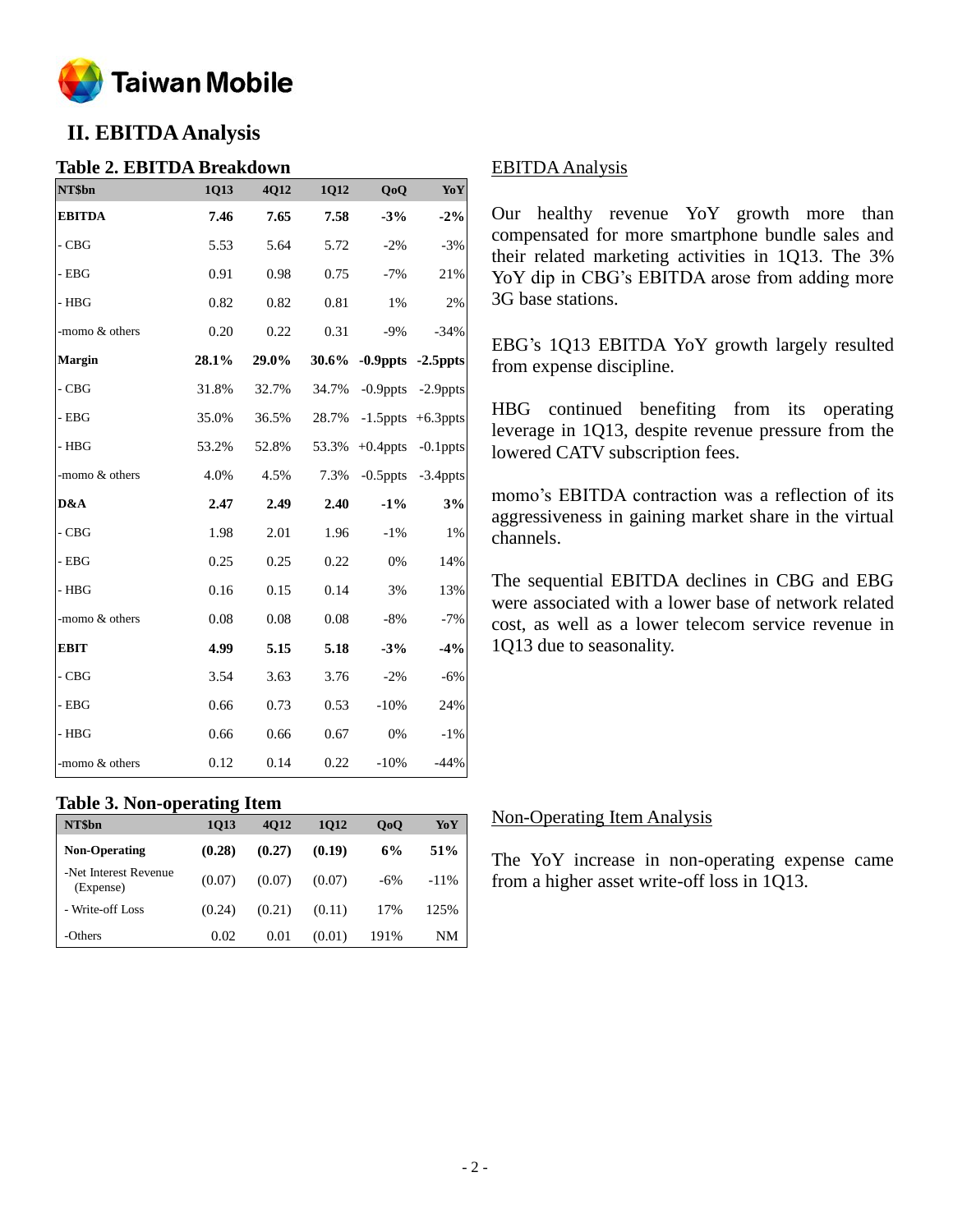

## **III. Income Statement Analysis**

## **Table 4. Income Statement**

| NT\$bn                         | 1Q13   | <b>4012</b> | 1Q12   |
|--------------------------------|--------|-------------|--------|
| <b>Revenue</b>                 | 26.56  | 26.39       | 24.76  |
| Telecom Service <sup>1</sup>   | 14.54  | 14.83       | 14.66  |
| <b>Handset Sales</b>           | 4.95   | 4.69        | 4.07   |
| Revenue (residual value)       | 25.85  | 25.72       | 23.91  |
| Telecom Service                | 16.15  | 16.32       | 15.83  |
| Handset Sales                  | 2.63   | 2.54        | 2.05   |
| <b>Operating Cost</b>          | 16.87  | 16.65       | 15.36  |
| <b>Operating Expense</b>       | 4.70   | 4.58        | 4.22   |
| <b>EBITDA</b>                  | 7.46   | 7.65        | 7.58   |
| <b>EBITDA</b> (residual value) | 6.75   | 6.99        | 6.73   |
| <b>Operating Income</b>        | 4.99   | 5.15        | 5.18   |
| Non-op. Income (Expense)       | (0.28) | (0.27)      | (0.19) |
| Pre-tax Income                 | 4.70   | 4.89        | 4.99   |
| (Less Tax)                     | (0.85) | (0.83)      | (0.85) |
| <b>Net Income</b>              | 3.81   | 4.00        | 4.05   |
| EPS (NT\$)                     | 1.42   | 1.49        | 1.51   |

1.Combined mobile and fixed-line revenues net of inter-company transactions

| NT\$bn                       | 1Q13   | YoY         | $%$ of<br>1Q13<br><b>Forecast</b> |
|------------------------------|--------|-------------|-----------------------------------|
| <b>Revenue</b>               | 26.56  | 7%          | 99%                               |
| Telecom Service <sup>1</sup> | 14.54  | $-1\%$      | 99%                               |
| <b>Handset Sales</b>         | 4.95   | 22%         | 89%                               |
| momo Revenue                 | 5.14   | 22%         | 111%                              |
| <b>Operating Income</b>      | 4.99   | $-4\%$      | 111%                              |
| Non-op. Income (Expense)     | (0.28) | 51%         | 160%                              |
| <b>Asset Write-off Loss</b>  | (0.24) | 125%        | 235%                              |
| Pre-tax Income               | 4.70   | $-6\%$      | 109%                              |
| (Less Tax)                   | (0.85) | 0%          | 116%                              |
| <b>Net Income</b>            | 3.81   | $-6\%$      | 108%                              |
| EPS (NT\$)                   | 1.42   | $-6\%$      | 108%                              |
| <b>EBITDA</b>                | 7.46   | $-2\%$      | 107%                              |
| EBITDA margin                | 28.1%  | $-2.5$ ppts |                                   |

1.Combined mobile and fixed-line revenues net of inter-company transactions

## Income Statement Analysis

IFRS and fair value method regarding bundle sales have been applied starting 2013. The small dip in EBITDA under the current accounting policy was attributable not only to momo's profit drop but also to a NT\$143m less bundle sales revenue adjustments in 1Q13 compared to a year ago.

If the aforementioned adjustments had been excluded, 1Q13 telecom service revenue would have actually grown by 2% YoY on the back of steady increases in the mobile VAS revenue. And the consolidated EBITDA would have remained flattish from a year ago, negatively affected by momo, despite a 2% YoY rise in telecom EBITDA.

Compared to a quarter ago, lower telecom service revenue, as a result of seasonality and regulatory interventions, weighed on our consolidated EBITDA in 1Q13.

Compared to our 1Q13 guidance, our telecom service revenue / momo revenue met / exceeded their targets, respectively. Although we failed to meet our aggressive handset sales target, we still managed to generate better than expected profits from the handset sales business in the quarter. Therefore, our EBITDA was ahead of our 1Q13 forecast.

Asset write-off losses came in larger than expected in 1Q13 as we pulled in some of the write-off schedule. Having said that, consolidated net income reached 108% of our guidance.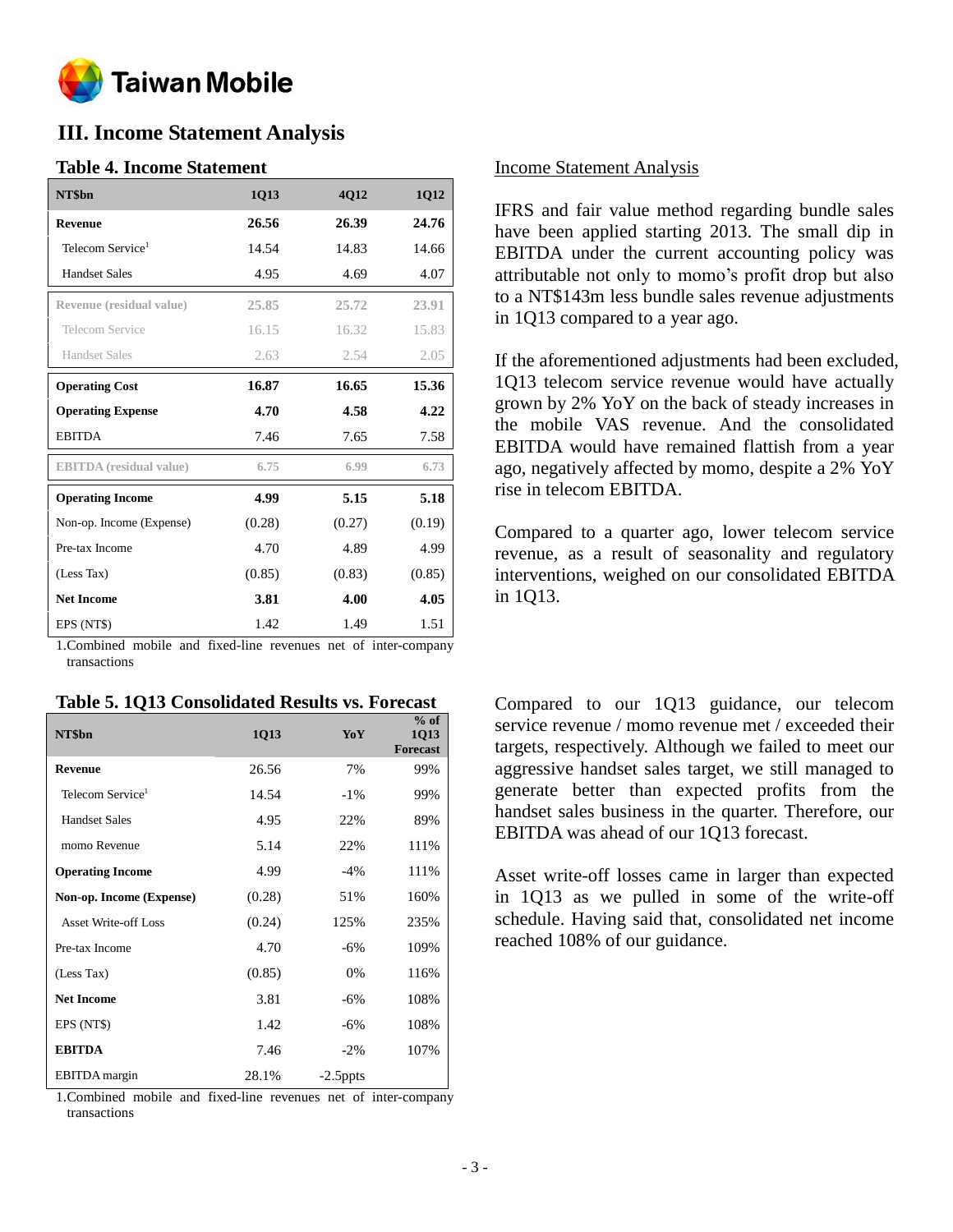

# **IV. Cash Flow Analysis**

## **Table 6. Cash Flow**

| NT\$bn                                 | 1Q13   | 4Q12   | 1Q12   |
|----------------------------------------|--------|--------|--------|
| <b>Total Op</b><br>$Sources/(Uses)^1$  | 3.94   | 9.68   | 5.05   |
| Pre-tax Income                         | 4.70   | 4.22   | 4.99   |
| Depreciation                           | 2.16   | 2.18   | 2.08   |
| Amortization                           | 0.31   | 0.31   | 0.33   |
| Changes in Working<br>Capital          | (3.59) | 2.64   | (2.54) |
| <b>Asset Write-off</b><br>Add-backs    | 0.24   | 0.21   | 0.11   |
| Other Add-backs                        | 0.12   | 0.12   | 0.09   |
| <b>Net Investing</b><br>Sources/(Uses) | (4.31) | (2.71) | (1.84) |
| Capex                                  | (3.75) | (2.35) | (1.71) |
| Divestment<br>(Acquisition)            | (0.39) | (0.07) | 0.00   |
| Others                                 | (0.17) | (0.29) | (0.13) |
| <b>Net Financing</b><br>Sources/(Uses) | 0.25   | (5.49) | (4.28) |
| Short-Term Borrowings                  | 0.25   | (9.93) | (3.39) |
| <b>Commercial Paper</b><br>Payable     | 0.00   | (0.30) | (0.90) |
| Corporate Bond Payable                 | 0.00   | 5.00   | 0.00   |
| Others                                 | 0.00   | (0.26) | 0.00   |
| <b>Net Cash Position Chg.</b>          | (0.12) | 1.48   | (1.08) |

1. Inclusive of cash flow for cash management.

2. It is a consolidated net income, not pre-tax income.

## **Table 7. Capex & FCF**

| NT\$bn                | 1Q13 | <b>4012</b> | 1Q12 |
|-----------------------|------|-------------|------|
| <b>Cash Capex</b>     | 3.75 | 2.35        | 1.71 |
| - Mobile              | 1.22 | 1.66        | 1.06 |
| - Fixed-line          | 2.40 | 0.33        | 0.36 |
| - Cable MSO           | 0.11 | 0.32        | 0.27 |
| - momo                | 0.02 | 0.04        | 0.03 |
| % of Revenue          | 14%  | 9%          | 7%   |
| <b>Free Cash Flow</b> | 0.19 | 7.33        | 3.34 |

#### Cash Flow Analysis

In 1Q13, operating cash inflow was down, due to an increase in accounts receivable and inventory and a decrease in accounts payable.

Net investing cash outflow in 1Q13 was NT\$4.31bn, of which NT\$3.75bn was for cash capex. In addition, a total of NT\$0.39bn increase in long-term investments consisted of 1) a capital injection to our 32.5%-owned Kbro Media and 2) capital calls from our 49.9%-held Taipei New Horizon.

In terms of financing activities in 1Q13, the net cash inflow of NT\$0.25bn was due to an increase in short-term borrowings. In addition, a 5-year NT\$5.8bn straight corporate bond with a coupon rate of 1.29% was issued on April 25.

#### Capex and Free Cash Flow Analysis

1Q13 cash capex was up to NT\$3.75bn, mainly due to the NT\$2.12bn payments of IDC (internet data center) construction cost made in 1Q13 being delayed from 2012.

With the spike in cash capex related to the new IDC, free cash flow came in at NT\$0.19bn, lower than a year ago.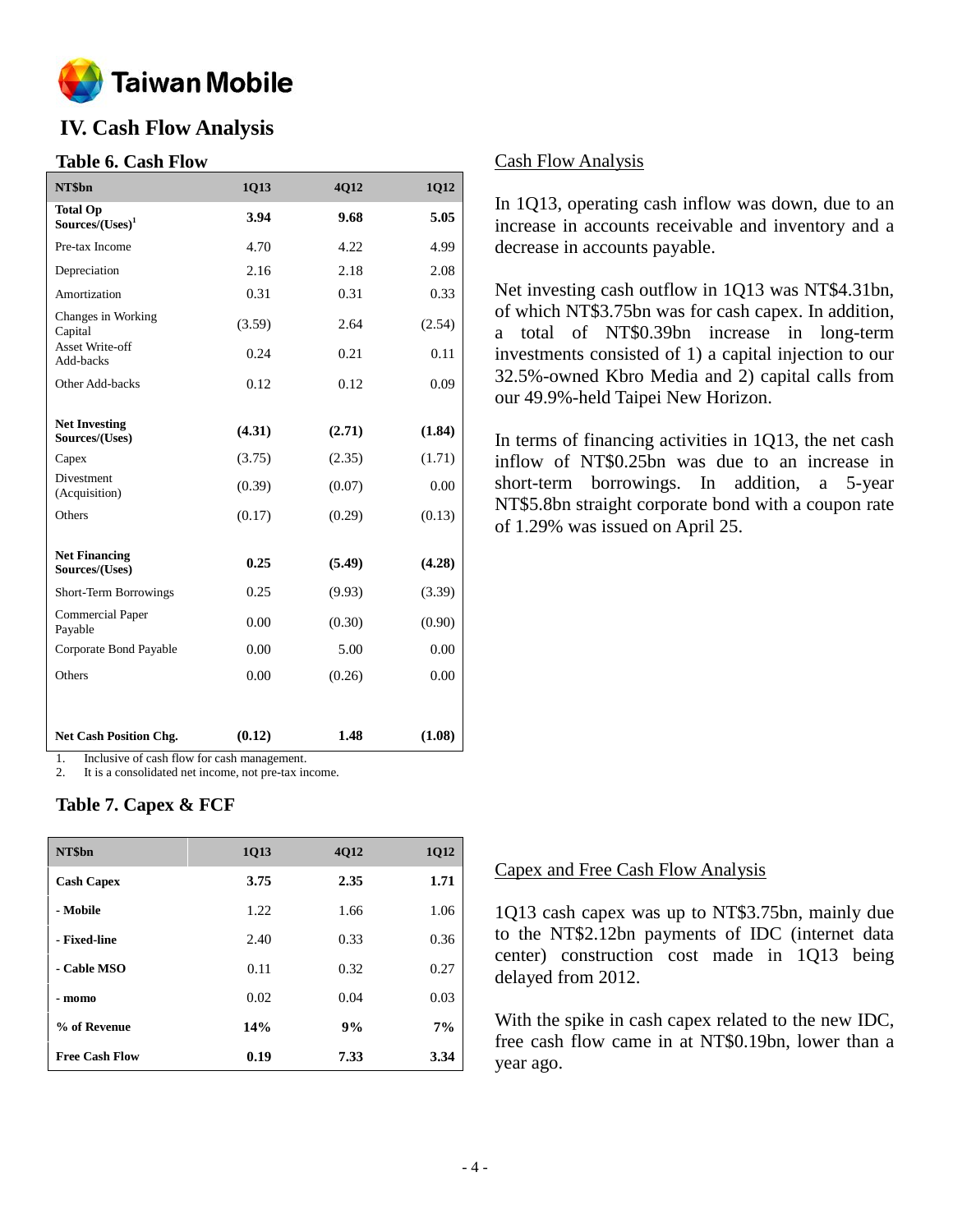

# **V. Balance Sheet Analysis**

## **Table 8. Balance Sheet**

| NT\$bn                             | 1Q13    | 4Q12    | <b>1Q12</b> |
|------------------------------------|---------|---------|-------------|
| <b>Total Assets</b>                | 104.42  | 100.41  | 96.42       |
| <b>Current Assets</b>              | 26.21   | 24.87   | 20.60       |
| - Cash & Cash Equivalents          | 7.11    | 7.22    | 5.62        |
| - Accounts Receivable              | 12.80   | 12.69   | 10.48       |
| - Inventories                      | 3.48    | 2.57    | 2.48        |
| - Other Current Assets             | 2.82    | 2.39    | 2.02        |
| Non-current Assets                 | 78.21   | 75.54   | 75.81       |
| - Long-Term Investment             | 3.43    | 3.06    | 2.58        |
| - Property and Equipment           | 42.47   | 40.59   | 40.96       |
| - Other Non-current Assets         | 32.31   | 31.89   | 32.28       |
| <b>Liabilities</b>                 | 42.76   | 42.77   | 36.81       |
| <b>Current Liabilities</b>         | 29.67   | 29.95   | 29.44       |
| - ST Debt/Commercial Paper Payable | 7.42    | 7.16    | 9.61        |
| - Other Current Liabilities        | 22.25   | 22.79   | 19.83       |
| Non-current Liabilities            | 13.09   | 12.82   | 7.37        |
| - Long-Term Borrowings             | 9.00    | 9.00    | 4.00        |
| - Deferred Income Tax Liability    | 2.35    | 2.12    | 1.79        |
| - Other Non-current Liabilities    | 1.74    | 1.70    | 1.58        |
| <b>Shareholders' Equity</b>        | 61.66   | 57.64   | 59.60       |
| -Paid-in Capital                   | 34.21   | 34.21   | 34.21       |
| -Capital Surplus                   | 12.43   | 12.43   | 12.43       |
| -Legal Reserve                     | 18.06   | 18.06   | 16.72       |
| -Special Reserve                   | 0.00    | 0.00    | 0.82        |
| -Un-appropriated Earnings          | 7.91    | 7.91    | 7.95        |
| -Treasury Shares                   | (31.08) | (31.08) | (31.08)     |
| -Retained Earnings & Others*       | 20.12   | 16.10   | 18.56       |

\* Including YTD profits, minority interests and other equity items

#### **Table 9. Ratios**

|                                  | 1Q13 | <b>4012</b> | 1Q12 |
|----------------------------------|------|-------------|------|
| <b>Current Ratio</b>             | 88%  | 83%         | 70%  |
| Interest Coverage (x)            | 59.8 | 58.8        | 58.8 |
| <b>Net Debt (Cash) to Equity</b> | 15%  | 15%         | 13%  |
| Net Debt (Cash) to EBITDA $(x)$  | 0.30 | 0.29        | 0.26 |
| <b>ROE</b> (annualized)          | 25%  | 28%         | 28%  |
| <b>ROA</b> (annualized)          | 15%  | 16%         | 17%  |

## Balance Sheet Analysis

Cash balance was stable compared to a quarter ago.

The YoY increase in accounts receivable was mainly reflecting the accumulative net revenue additions for bundle sales under the fair value method.

The inventory level rose both YoY and QoQ, arising from more handset procurements.

The net PP&E balance consists of \$31.7bn in mobile, \$8.3bn in fixed network, \$2bn in cable-TV assets and \$0.5bn in momo.

The QoQ decline in other current liabilities was due to a lower accounts payable level as a result of more smartphone payments made in the quarter.

Un-appropriated earnings increased to NT\$7.91bn from NT\$1.33bn, the balance at the end of 2012 under R.O.C GAAP, due to the adjustments from adopting IFRS-fair value method starting 2013.

#### Ratio Analysis

1Q13 financial ratios regarding solvency ability were stable.